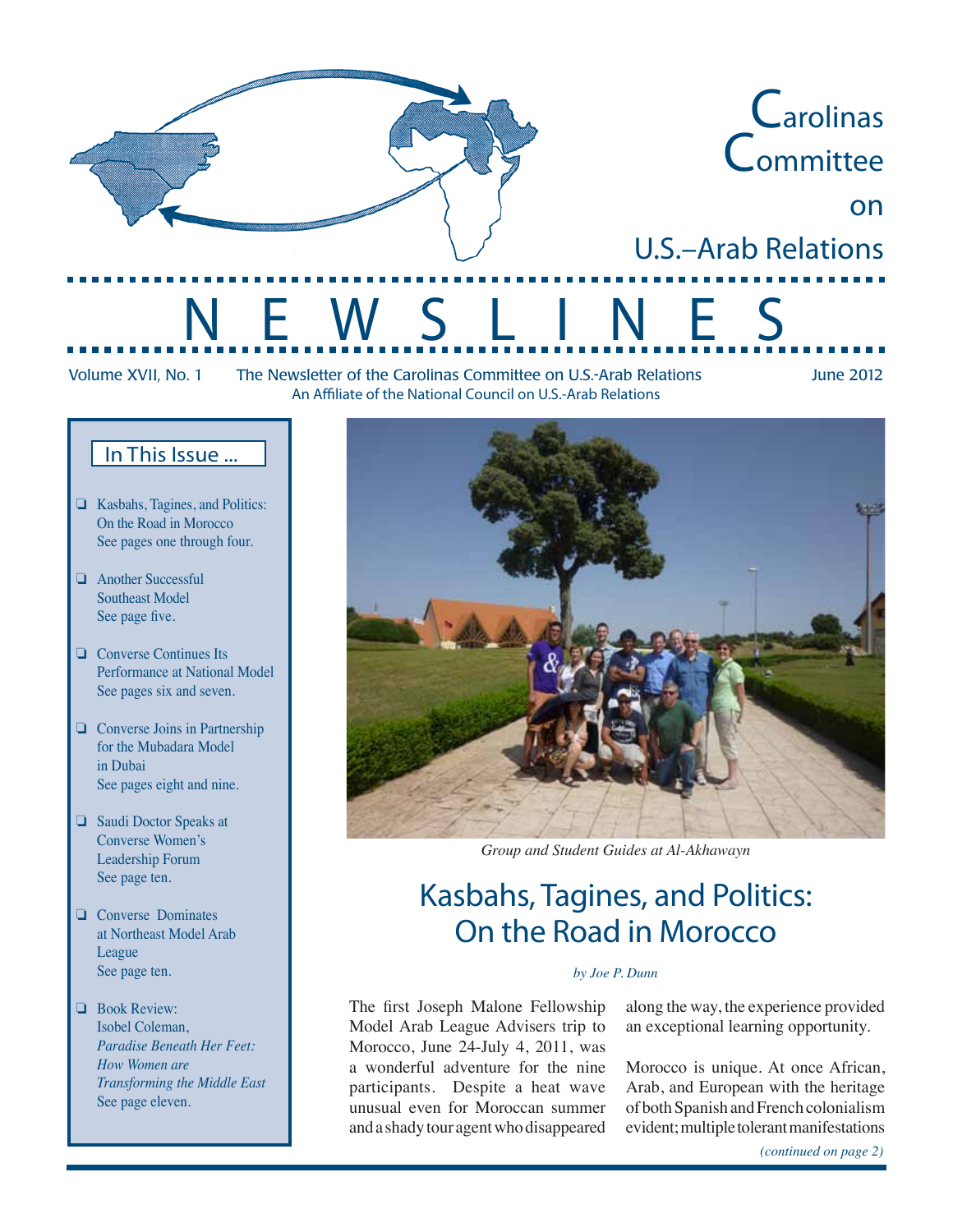### NEWS AND ARTICLES NEWS AND ARTICLES

of Islam with strong Sufi overtones; the indigenous Amizah (or Berber) population that comprises a large, but ill-defined percentage of the population; and a geography as varied as its people, Morocco is a smorgasbord of sights, sounds, and adventures. We witnessed much of the diversity of the nation of 32 million people.

Moroccans claim that they are America's longest strategic partner. The connection is traced to 1777, and it continues through the present. We maintain close ties with the Moroccan military today. Moroccan military officers study in most U.S. military schools, and through the U.S. Army State National Guard Partnership program, Morocco has partnered with

Utah Army National Guard. The U.S. used Moroccan airbases as part of the Rapid Deployment Task Force during the Reagan administration; Morocco was one of first to condemn the 9/11 attack and offer support in the U.S. response; and the country's zerotolerance against al-Qaeda, Muslim Brotherhood, and other terrorist groups has been a bond between the two countries. Well imbued with the U.S. ethic of civil-military relations, the Moroccan officer corps has been apolitical in comparison to other Arab countries.

more than 4000 volunteers have served inthe country. Active inMoroccosince 1953, USAID over the years has spent over \$2 billion. The United States committed \$697.5 million over five yearsintheU.S.MillenniumChallenge Compact signed in 2007. A Free Trade Agreement in 2006 eliminates duties on 95+% of goods and services; commits Morocco to transparency and protecting intellectual property rights; and provides U.S. technical assistance. Morocco is the United States' 67<sup>th</sup> largest export market (\$1.5 billion) and the U.S. imports approximately \$900 million of Moroccan products. Direct U.S. foreign direct investment in the country last year exceeded \$238 million. More than 100,000 Moroccans live in the United States, and a host of U.S.-Moroccan cultural and professional groups are active. In sum, the United States and Morocco have a solid relationship.

Morocco was one of the first countries to receive U.S. Peace Corps volunteers. The original contingent in 1963 consisted of 53 American youth and

> The primary purpose of our trip was educational, and our tour of the central portion of the country was the central component. Our first stop was the

Hassan II Mosque in Rabat and we ended appropriately with a midnight drive by the magnificent Mohammad V Mosque in Casablanca eleven days later. In between, we visited the classical and medieval centers of the country at Meknes and Fez, and survived a scorching tour of the Roman ruins at Volubilis, where with no shade in sight the temperature well exceeded 100 degrees. Traveling through the picturesque Middle Atlas Mountains provided respite from the heat, and one of the highlights of the trip was a visit with the students and faculty at Al-Akhawayn University in theSwiss-Alpine-likevillageofIfrane. The pine trees, the red-tiled houses like those of the Alps or the northern Italian Dolomites, the ski slopes, and stories of being snowed in for weeksin Ifrane challengedanystereotypesofMorocco

as an arid desert land. The visuallystunning Al-Akhawayn University with its diverse international student body provides a grand experiment in an American-style university in North Africa. From the mountains, we headed south

to the oasis of Erfoud and the red desert dunes at Merzouga, where a two-hour night-time camel ride took us to a desert campforthe evening. TheMilky Way in the clear desert sky scape was dazzling and sunrise observed from atop a high dune was an awesome displayof color andgrandeur. The cost ofthismemorable adventure,however, was more hours aboard a camel than I ever hope to repeat. The next two days provided more abundant examples of

thediversebeautyofMorocco. Amidst the stark bareness of the desert, we viewed magnificent gorges, oases, huge kasbahs, the Bollywood of Morocco at Ouarzazate, and the High Atlas Mountains ablaze with brilliant

oleander.

Marrakesh was indeed unique. The 117 degree temperature was brutal but actually less draining than the high humidity of the nearly100 degrees in Rabat. The Marrakesh festival, replayed every evening in the central square, deservedly is world famous. For once, the usually-exaggerated tourist books got it right. Indeed one can see everything in the massive square, from snake charmers, to music and dancing of all varieties,to food beyond

imagination, and a crush of people that bogglesthemind. Bythispoint,theheat had worn me down. A free afternoon by the gigantic pool in the first-class hotel was a wonderful relief capped by a late afternoon rainstorm and a refreshing wave of cool air.

Although the character of the country remains decidedly rural, the majority of the population actually lives in urban areas. Casablanca (3.2 million population) and nearby Rabat (1.8 million) constitute the largest urban concentrations. The grimy starkness of poverty in Casablanca's large slums offered yet another perspective to our understanding of this diverse country. We spent only a brief evening in Casablanca before our late-night



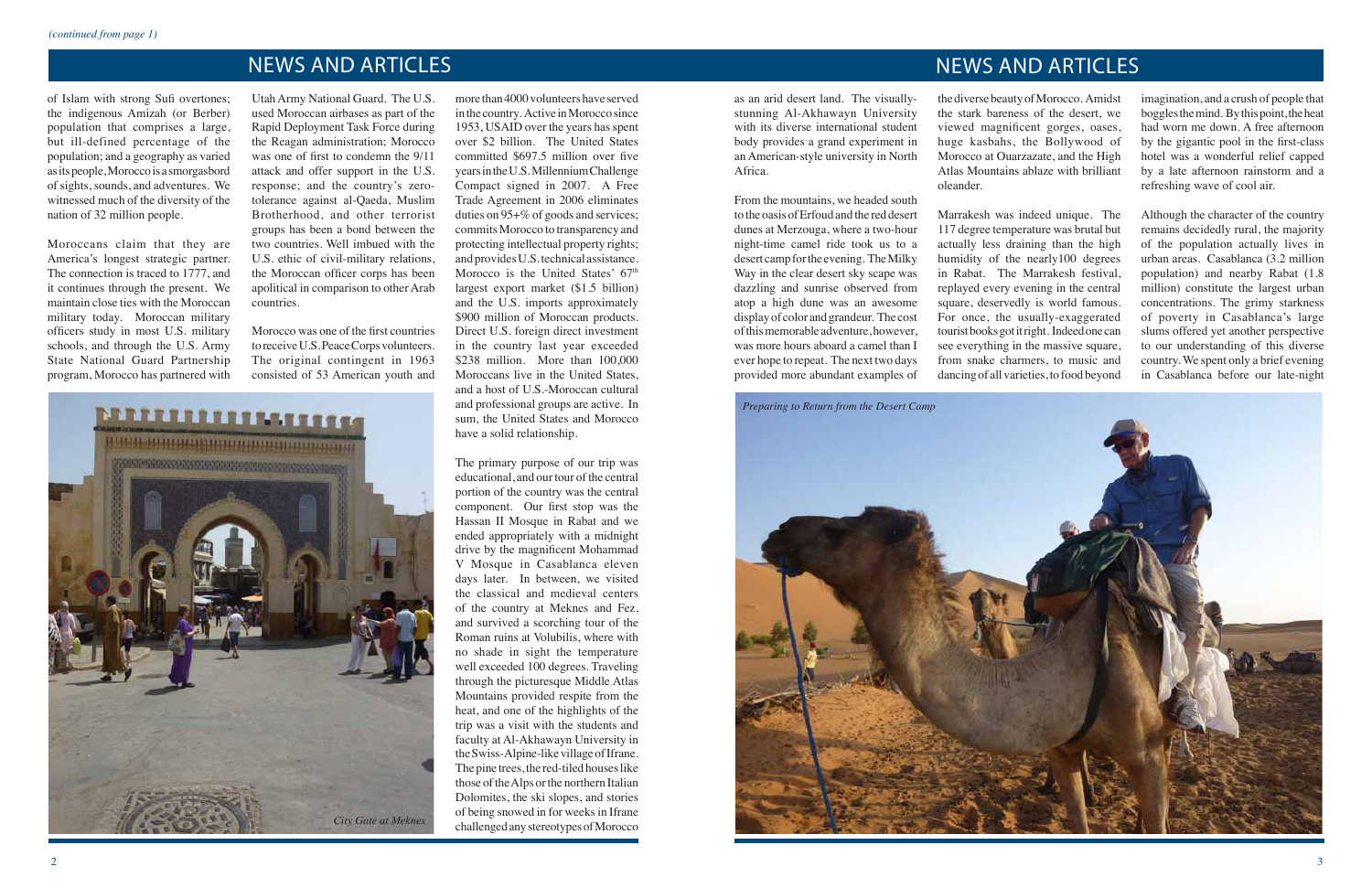*Holly Jordan LaFountain Shows Off Her Lifetime Achievement Award*



### NEWS AND ARTICLES

# NEWS AND ARTICLES

The 24<sup>th</sup> Southeast Model Arab League met at Converse, March 16-18, 2012. Keynote speaker was Nora Nassri, a Converse College 2008 graduate who is now writing her Ph.D. dissertation in political science at the University of South Carolina on the topic of "Religious Reactions to Political Violence." Nora, who has extensive experience intheArabworldaswell as travels in Rwanda and Bosnia, spoke about recent events in the wake of the so-called Arab Spring and reflected on her years as a four-year delegate on the Converse Model Arab League delegation.

Miles College, from Birmingham, Alabama;Tennessee State University, fromNashville;andVirginiaTechwere first-time participant schools this year. Wilson Hall, a private high school, from Sumter, South Carolina, also

participated for a day in preparation for their first attendance at the National High School Model in Washington, DC. The younger students accorded themselves well in debate and other activities, and used the experience to win the Outstanding Delegation Award at the National High School Model. The faculty sponsor for the Wilson Hall delegation was Anna Owens, former head delegate for Converse College in 2010.

The highlight of debate was a complicated crises situation centered on an Iranian blocking of the Gulf in conjunctionwithuprisingsandpossible terrorist actionsinSyria. Four councils addressed various components of the crisis and the Heads of State Council brought a comprehensive resolution to the Final Summit. On Saturday evening, participants at themodel also

return flight. But the walk along the frenetic cornice was pleasant in the newly-arrived cool wave. Bathed in glowing lights, the Mohammad V Mosque, the second largest in the world, was spellbinding, and it was equally impressive as we drove by it in total darkness later at midnight. Admittedly totally touristy, our final meal at the replication of Rick's Café from *Casablanca* was memorable. We all knew that the real World War II location was in Tangier, but the classic movie long ago skewed reality. In any case it was a great evening of camaraderie andfunbeforeweboarded RoyalAirMoroc,onaplane thatshould have been retired years ago, for the long flight home.

enjoyed the annual Hafla banquet in the Converse Dining Hall.

At the Awards Ceremony, held for the first time in the beautiful Daniel Auditorium, in the Petrie School of Music, Holly Jordan LeFountain, Converse '06 alumnae, received the Model Arab League Achievement Award. Hollywas a four-yearmember of Converse's MAL delegation and was Converse's first Secretary-General of International Model NATO. During her undergraduate years, she concentrated primarily on the Arab Court of Justice, where she was Chief JusticeatboththeSoutheastModeland the National Model. After graduation, she continued to assist with theACJ at the Southeast and Northeast Models. While obtaining her masters at the University of Georgia, she worked with the Kennesaw State University team and helped to run the Atlanta high school MAL. She also served as a committee director with the Southern Model UN. Upon moving to Virginia Tech to pursue her Ph.D., Holly organized a MAL delegation and brought it to the 2012 Southeast Model where she won an outstanding delegate award in her council.

My final thought is that for those readers eligible for this National Council on U.S.-Arab Relations opportunity, seize the chance. For those who are not within this community, Morocco is a country that by all means you want to visit. And did I not mention tagines? But Moroccan cuisine deserves a whole other essay.

> Outstanding Delegation awards went to Converse College (Morocco), Northeastern University (Syria), and Georgia State University (Yemen). Honorable Mention awards went to the University of North Carolina at Charlotte (Palestine), Kennesaw State University (Libya), and Converse College (Kuwait). After winning the citation last year for her leadership of the Joint Defense Council, Samantha Nicholson repeated as the Outstanding Chair, this time in the Palestinian Council. Lara Cole, from Northeastern University (Social Council) and Katy Kline, from Converse (Political Council) were named as Honorable Mention.

For all the attention given here to the travel experience, my purpose for the

trip was the academic component. Circumstances compromised some of that. Advertised speakers on the schedule had not been confirmed, or in some cases even contacted, by the incompetent tour agent. But our hardworking escorts, Megan and Josh, rectified the situation as best they could and the educational experience still proved to be a powerful one. The list of useful speakers is too long to begin to cite here.

I went to Morocco with various stereotypes about the country, both positive and negative. All were revised considerably. We could not have chosen a more propitious time for our trip as the long-awaited July 1 referendum occurred during our visit. Three themes resonated for me throughout the trip—the referendum

and the political future of Morocco, the Berber question, and the Western Sahara issue. Space will not allow further explication of any of these. However, suffice it to say that I returned with much deeper understanding and sophistication on all three topics. My Converse Model Arab League delegation had the pleasure to represent Morocco during this past year which allowed me to learn even more about the country.



*Converse Delegation at SERMAL*

# Another Successful Southeast Model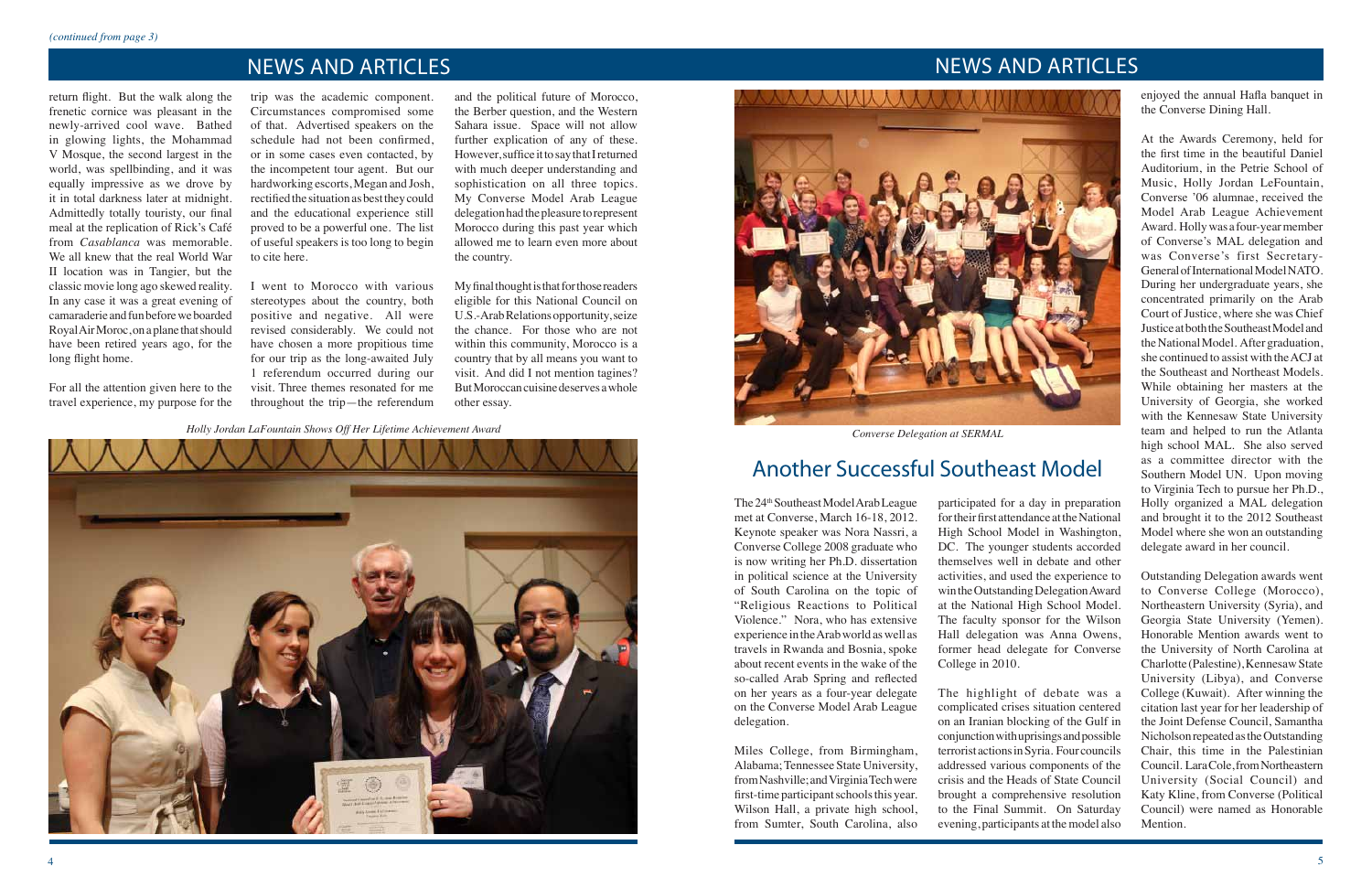## NEWS AND ARTICLES NEWS AND ARTICLES

### Converse Continues Its Performance at National Model

At the National Model Arab League, held April 13-15, 2012, on the campus of Georgetown University, Converse, representing Morocco, completed another year with Outstanding DelegationAwards at all three models in which the school participates—the Northeast, Southeast, and National Models. Converse secured awards in six of the seven councils. Hilary

Berry served as Secretary-General of the model and Samantha Nicholson (Palestinian) and Shannon Bishop (Joint Defense) served as chairs. Kaylee Boalt and Ashley Blount performed as vice chairs, and Ashley received special recognition for her role in assisting the chair of her council. Samantha was named the outstanding chair for the second year in a row and as she did at the Southeast Model a couple of weeks earlier as well. At the awards ceremony, Shannon was selected to chair the Special Committee on Arab Affairs for next year's model. She will be joined by sister delegation members Ashley Blount, who will chair the Palestinian Council, and Victoria Ball, who will head the Arab Court of Justice. Becky Blanton will be assistant secretary general for communications.

Five of the top six award-winning

delegations were participants at the Southeast Model, including Northeastern University (Syria), GeorgiaState (UAE),KennesawState (Libya), and the University of North Carolina at Charlotte (Palestine). The U.S. Military Academy at West Point (Saudi Arabia) was the only non-Southeast Model school to be cited.

Besides the awards above at the Final Ceremony, two special Lifetime Commitment Awards were presented at the Opening Ceremony. Ambassador Andrew Kilgore, career foreign service officer who served tours throughout the Arabworldwith hislast assignment as Ambassador to Qatar, was a founder of The Educational Trust, which published *The Washington Report on Middle East Affairs*, and Richard Curtiss, present Executive Editor of the respected publication, were both honored.





*SG Hilary Berry Conducts Summit*

*Converse Delegation at NMAL*



*Moroccan Delegates Lobby in Environmental Council Dr. Dunn & Moroccan Ambassador*

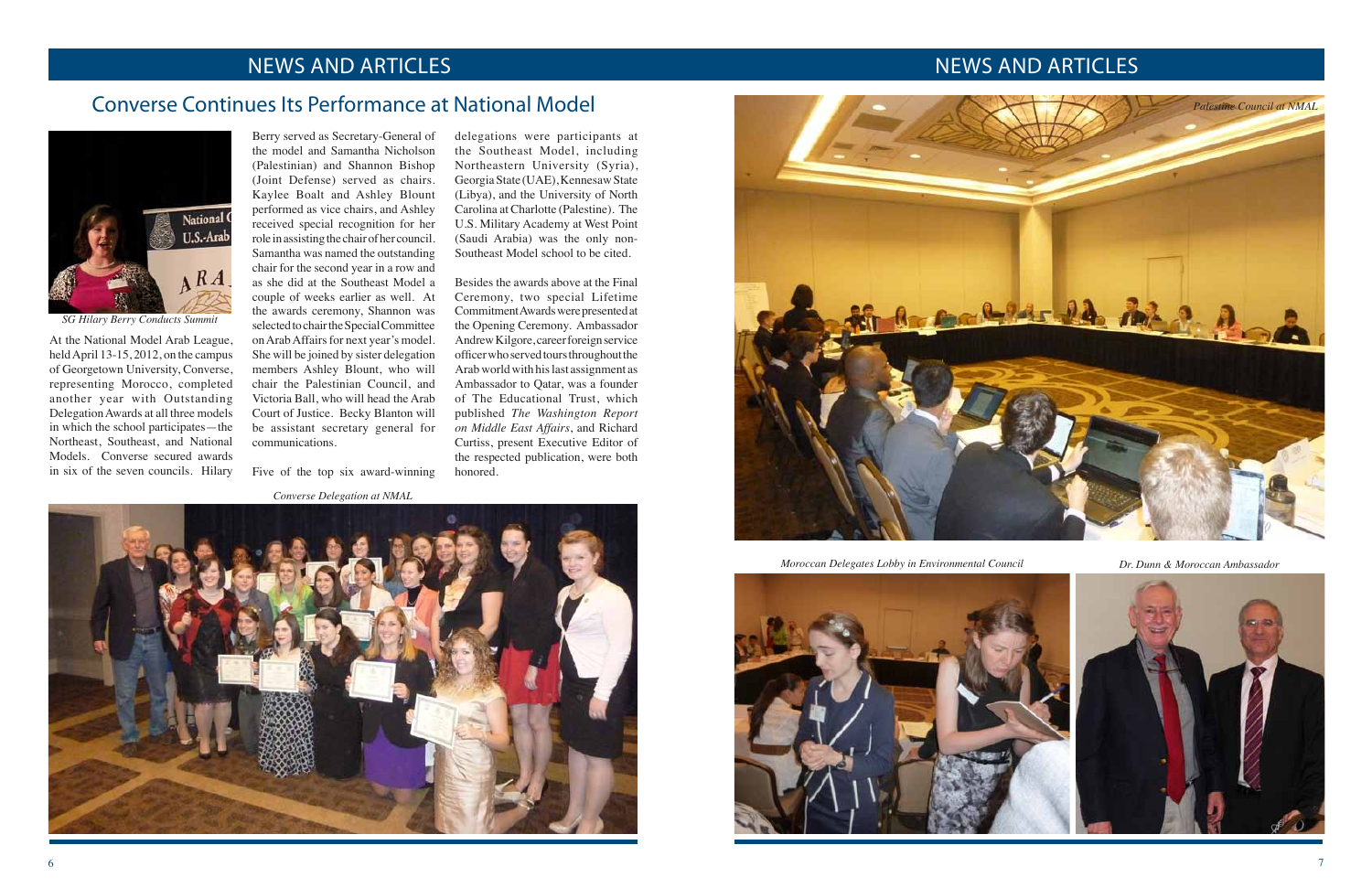## NEWS AND ARTICLES NEWS AND ARTICLES

## Converse Joins in Partnership for the Mubadara Model in Dubai

When Beyond Discovery program coordinator Moneer Moukaddem contacted me about sending students from our Model Arab League program to assist in training secondary school students and faculty members in Amman and Dubai to participate in the Mubadara Model (MMAL) to be held in late November, I jumped at the invitation. It was not our first involvement with this company that specializes in a variety of educational programs and extra-curricular activities and organizes, designs, and executes programs to meet requested needs. MMAL is the central program under its Creativity component. Converse students had helped to administer the first MMAL last year in Aqaba, Jordan.

This was a bit different role for us and we knew that it would be a wonderful opportunity, but we had no idea

just how powerful the experience would be for us and we believe for the students and faculty with whom we were privileged to interact.

The significant work in which Beyond Discovery is involved cannot be overstated. Amidst dramatic political and social changes in progress in the region, the engagement of youth as active participants in preparation for their future roles and responsibilities in society is important. Model Arab League affords a unique vehicle for gaining knowledge about the issues that will shape their lives and for developing student skills and talents. My twenty-five years of participating in Model Arab League has been the best learning opportunity that I have afforded my students in a forty-year career. Seeing this program develop and expand for youth in the Arab world is exciting.

I knew that my student partners in this venture would be worthy mentors and role models. Hilary Berry, the 2012 Secretary-General of the National University Model Arab League; Sarah Warrick, Secretary-General of the Southeast Region University Model; and Converse alumna and former student body president, Megan Madison, a Fulbright Fellow in Jordan who assisted us in Amman and later helped to administer the MMAL in Dubai, did their jobs well. But none of us anticipated the depth of investment in the students and the MMAL that we all developed. The experience was as life-changing for us as we hope that it was for the young students with whom we engaged. My experience with the faculty in both locations and my observation of the growth of the students in such a short time ranks as one of the true joys of my career.

> Reflecting on the experience, Hilary remarked that "after four years of studying the region, I had some ideas about to expect. I was wrong about almost everything." Sarah concluded, "It was powerful to feel that we were playing a role in changing the future."

Space allows me only to remark that the situations in Jordan and Dubai were quite different. In Amman we worked with students, albeit quite young, who had some experience in this type of activity. It was beautiful to see them grow in competence and confidence in two short days. In Dubai the culture provided a different challenge. It was particularly rewarding to see young girls and boys participating in cross-gender dialogue on matters of great relevance. Words can barely capture how excited the three of us were to have played our small roles in this activity, and we longed to witness the actual MMAL that we later heard was a great success.

The hospitality of Beyond Discovery was unsurpassed. Better hosts would not have been possible. We praise the organization and its devoted and energetic program director Moneer

for the vision, the commitment, and the creativity exhibited. As a significant region of the world is undergoing monumental changes, Beyond Discovery and MMAL are making a difference for future generations. The three of us at Converse are committed to our role in telling this story. Already we have had several speaking engagements and we are spreading the word about MMAL's role in the larger Model Arab League community. This activity is great work and we anticipate continued success.

Although the training process absorbed most of our time during our brief two days in each city, we were able to tour both Amman and Dubai. Megan was a wonderful host in Amman and made her personal taxi driver available to us as we toured the city. In Dubai we saw the seven-star Burj Al-Arab Hotel, visited the Burj Khalia (the world's tallest building), shopped in the Dubai Mall (the world's largest) and the famous Gold Souk, and made a trip to the neighboring emirate, Sharjah.

*Most of the above article appeared in Beyond Discovery's BD Magazine (December 2011).*

### **Addendum:**

In February, Beyond Discovery invited Hilary and Sarah to return to the UAE to conduct another training session in Abu Dhabi. The experienced facilitators enjoyed this trip as much as the first one, and they were pleased to work with some of the same youth whom they had met in Dubai.

Hilary remarked that "These opportunities were simply remarkable and renewing friendships and witnessing



the growth in the students with whom we worked was so empowering." Sarah, who recently was selected as a delegate to attend the 2012 NATO Chicago Summit, concluded, "My

primary interest has always been American politics, but I am beginning to think that foreign affairs may be a new career area for me. I am becoming quite at home in the UAE."



*Hilary and Sarah on the beach in Dubai*



*Hilary, Sarah, & Joe in Dubai*